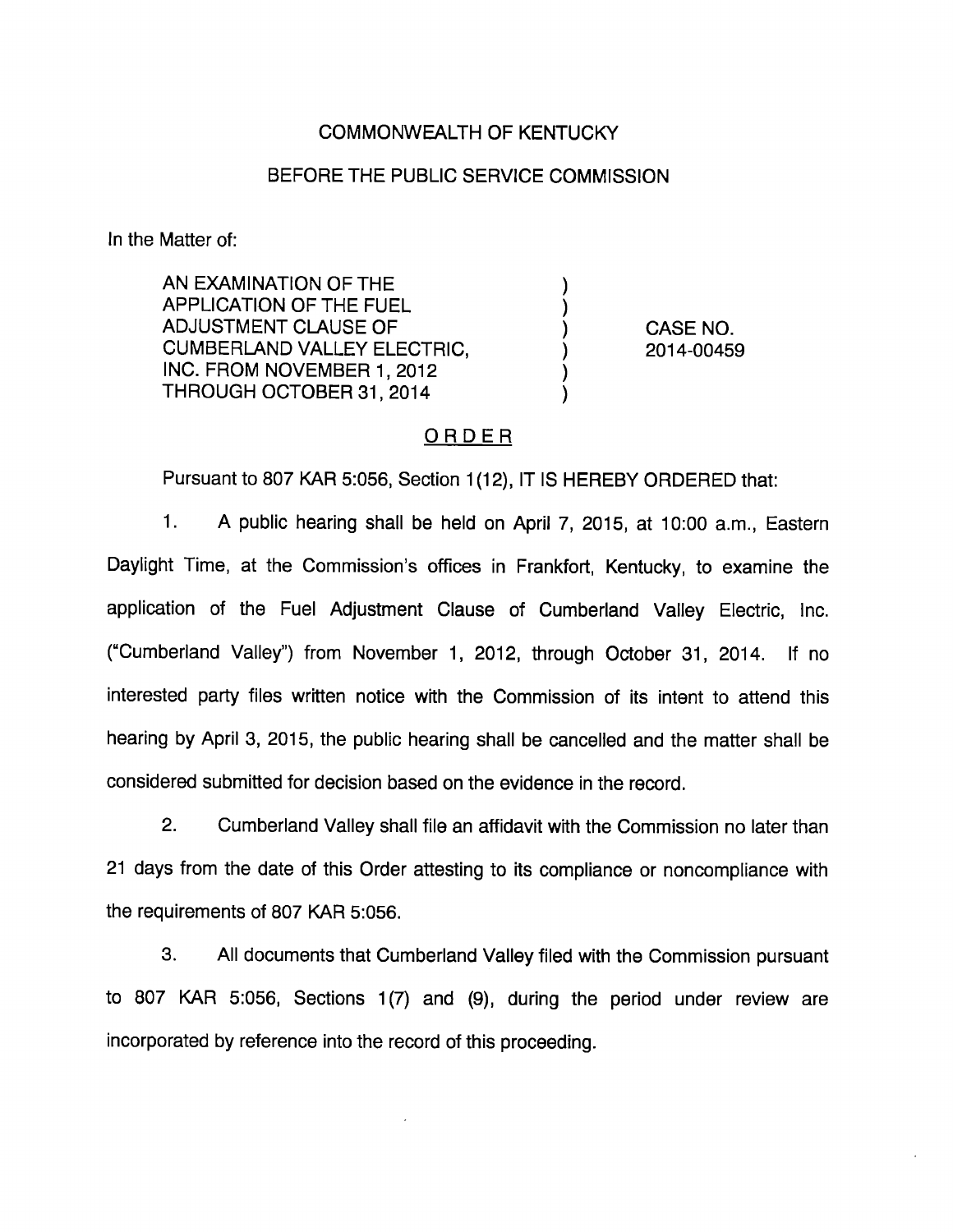4. Cumberland Valley shall publish the following notice not less than seven days or more than 21 days prior to the public hearing in a newspaper of general circulation in its service areas or in a trade publication or newsletter going to all customers. Cumberland Valley shall also file an Affidavit of Publication of Hearing Notice with the Commission no later than April 3, 2015.

> A public hearing will be held on Tuesday, April 7, 2015, at 10:00 a.m.. Eastern Daylight Time, at the offices of the Kentucky Public Service Commission, 211 Sower Boulevard, Frankfort, Kentucky, to examine the application of the Fuel Adjustment Clause of Cumberland Valley Electric, Inc. for the period November 1, 2012, through October 31, 2014. Individuals interested in attending this hearing shall notify the Kentucky Public Service Commission in writing of their intent to attend no later than April 3, 2015. If no notices of intent to attend are received by that date, this hearing will be cancelled and the matter shall be considered submitted for decision based on the evidence in the record. Written notice of intent to attend this hearing should be sent to: Executive Director, Kentucky Public Service Commission, P.O. Box 615, Frankfort, Kentucky 40602.

5. The official record of the proceeding shall be by video only.

6. a. Cumberland Valley shall file with the Commission, no later than 30 days from the date of this Order, its responses to all information requested in the Appendix to this Order. Responses to requests for information shall be appropriately bound, tabbed and indexed and shall include the name of the witness responsible for responding to the questions related to the information provided, with copies to all parties of record and the original and six copies to the Commission. When numerous sheets are required for an item, each sheet should be appropriately indexed, e.g.. Item 1(a), Sheet 2 of 6.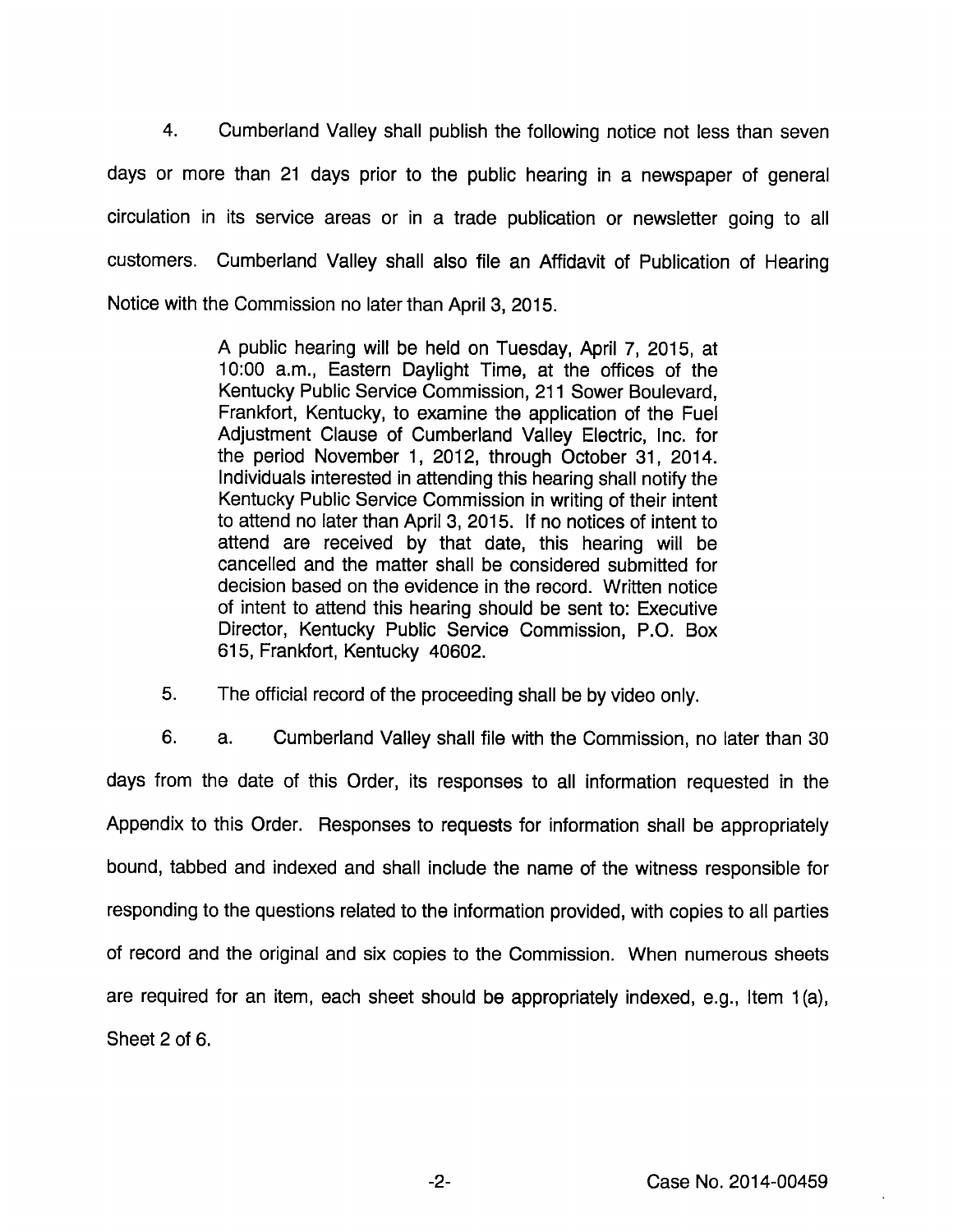b. Each response shall be answered under oath or, for representatives of a public or private corporation or a partnership or association or a governmental agency, be accompanied by a signed certification of the preparer or person supervising the preparation of the response on behalf of the entity that the response is true and accurate to the best of that person's knowledge, information, and belief formed after a reasonable inquiry.

c. A party shall make timely amendment to any prior response if it obtains information which indicates that the response was incorrect when made or, though correct when made, is now incorrect in any material respect.

d. For any request to which a party fails or refuses to furnish all or part of the requested information, that party shall provide a written explanation of the specific grounds for its failure to completely and precisely respond.

e. Careful attention should be given to copied material to ensure that it is legible.

f. A party filing a document containing personal information shall, in accordance with 807 KAR 5:001, Section 4(10), encrypt or redact the document so that personal information cannot be read.

By the Commission entered FEB 05 2015 NTUCKY PUBLIC SERVICE COMMISSION

ATTEST:

Caumh. Duconvelop

Case No. 2014-00459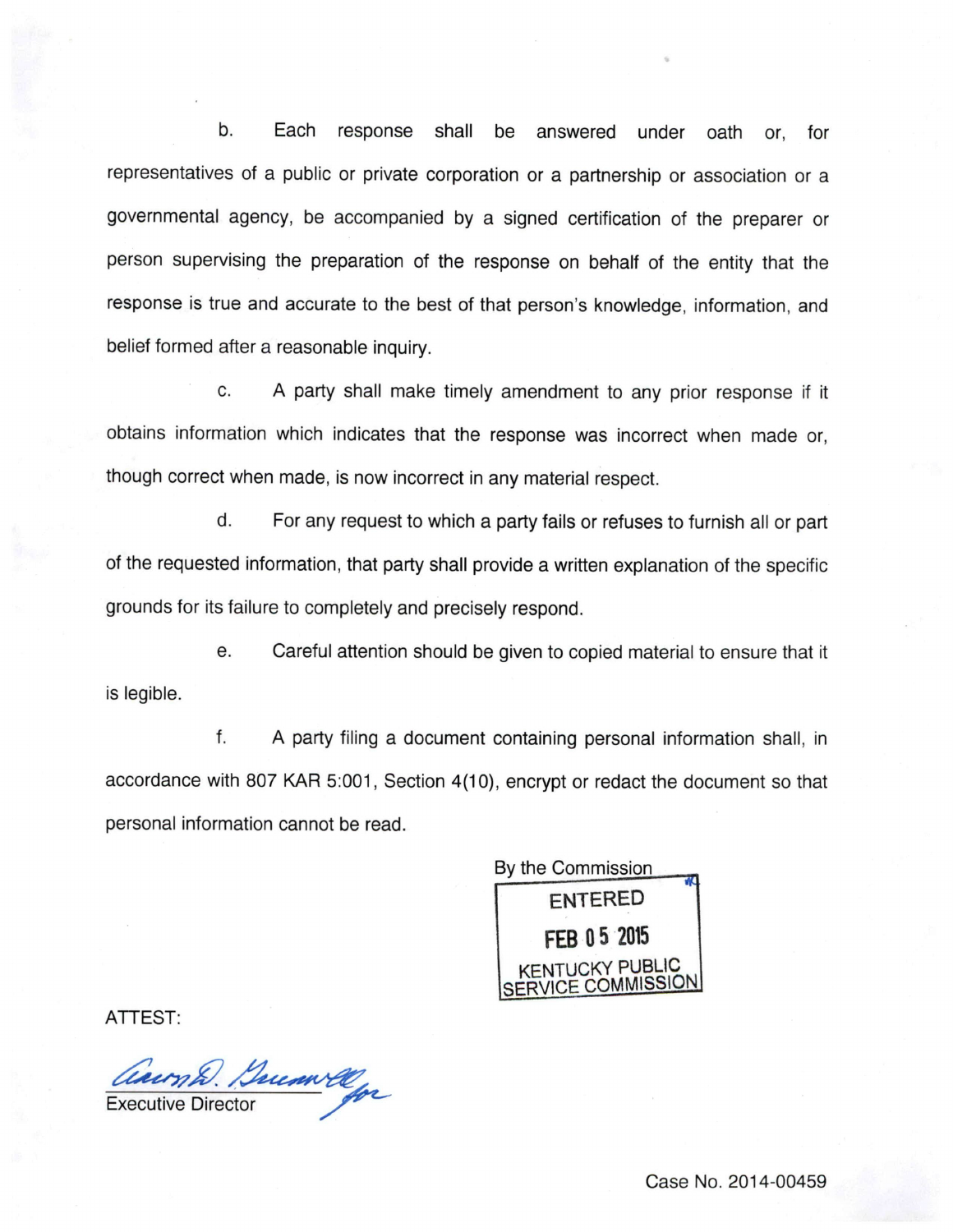#### APPENDIX

# APPENDIX TO AN ORDER OF THE KENTUCKY PUBLIC SERVICE COMMISSION IN CASE NO. 2014-00459 DATED FEB 0 5 2015

1. a. Provide a schedule of the calculation of the 12-month average line loss, by month, for November 2012 through October 2014.

b. Describe the measures that Cumberland Valley has taken to ' reduce line loss during this period.

2. Provide Cumberland Valley's monthly revenue reports (monthly billing summaries) showing the total revenue collected, including adjustments under the Fuel Adjustment Clause, as reported in Cumberland Valley's monthly filings required by the Commission from November 1, 2012, through October 31, 2014.

3. Provide a schedule showing the calculation of the increase or decrease in Cumberland Valley's base fuel costs per kWh as proposed by its wholesale electric supplier adjusted for Cumberland Valley's 12-month average line loss for November 2012 through October 2014.

4. Provide a schedule of the present and proposed rates that Cumberland Valley seeks to change, pursuant to 807 KAR 5:056, as calculated in Item 3 above, shown in comparative form.

5. Provide a statement showing, by cross-outs and italicized inserts, all proposed changes in rates. A copy of the current tariff may be used.